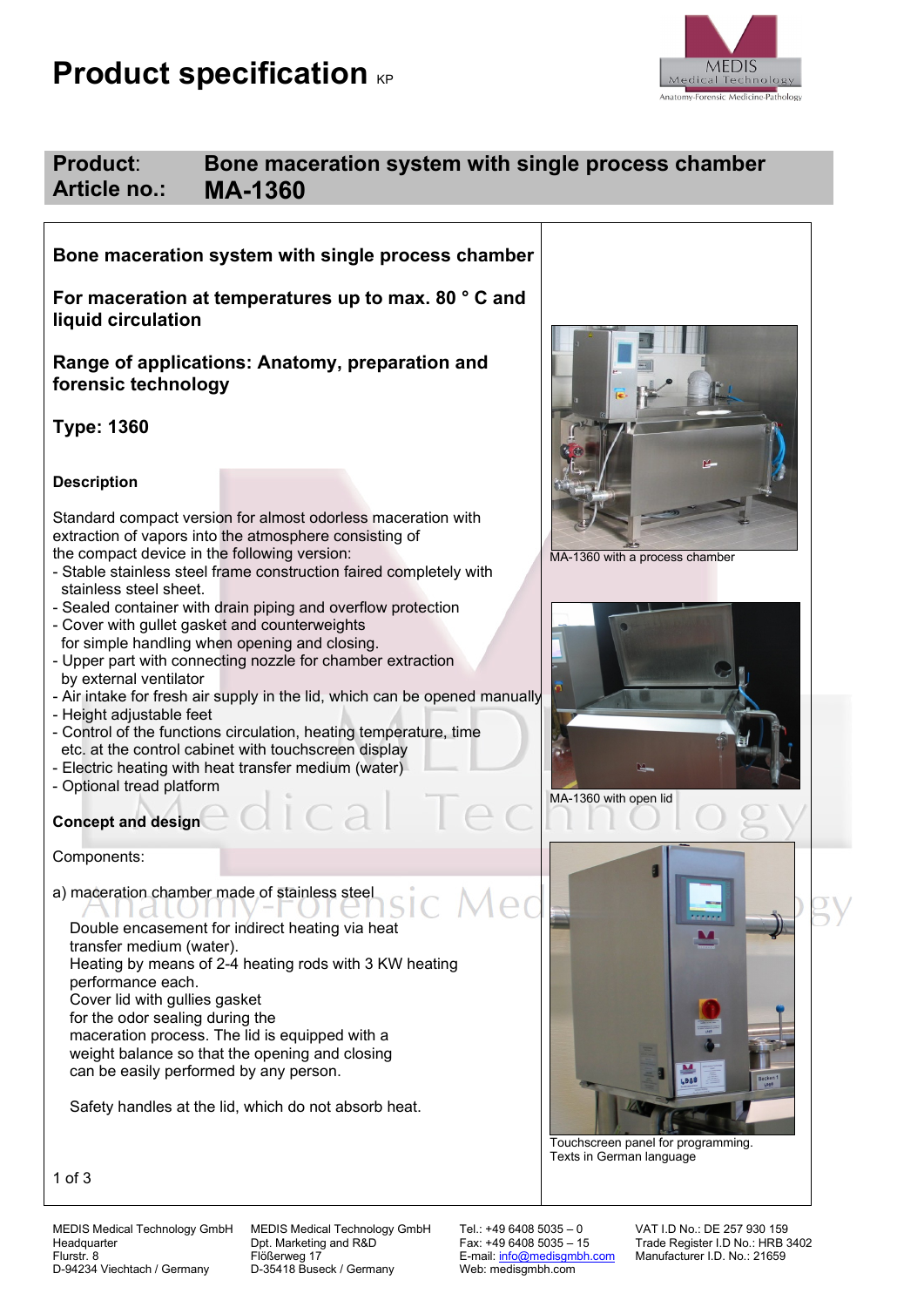# **Product specification KP**

## b) housing and fittings

 Total chamber surrounded by 60mm thermal isolation. Outer shell made of stainless steel sheet. Splash-proof construction. Adjustable feet for flat, leveled set up and installation. Alternatively rollers with clamps for mobile use. Direct access to all fittings, heating rods and other components.

Electrical components:

- Thermal protection against overheating (90 ° C)
- Electronic thermal sensor, type PT 100
- Thermometer (digital on display) for the control of the heating temperature
- Filling level display for the heat transfer medium

Fittings:

- Filler neck for the heat transfer medium
- Safety overflow NW 50
- Drain valve
- Filling ball valve
- Flexible shower with pressure switch for cleaning (optional)
- Valve for emptying the lid gullet
- Circulation pump with interval function and stop valve
- c) Integrated switching and control cabinet made of stainless steel. Inte touchscreen display to control the maceration system. Dust- and splash-proof design.
	- Including:

 Electronic temperature control, touch screen display with operating functions for manual and automatic operation, thermal fuse, contactors and automatic circuit breakers

d) Integrated distant maintenance module (only with VPN tunnel)

# **Optional equipment**

PH measurement with display on the touch screen during the maceratid process without opening the lid at an extra charge. Guarantor for secure maceration results, since the correct pH-value plays a crucial role in the outcome.

rensic Med

# **Functions**

Adjustable functions via touch screen control / display:

- 1. Maceration without bath circulation
- 2. Maceration with continuous bath circulation
- 3. Maceration with alternating bath circulation (time intervals are programmable)





Fresh air (installation room) -intake regualtion



PH measurement with digital display without opening the lid (optional)



Exit air system via inouse ventilator

2 of 3

Flößerweg 17<br>D-35418 Buseck / Germany